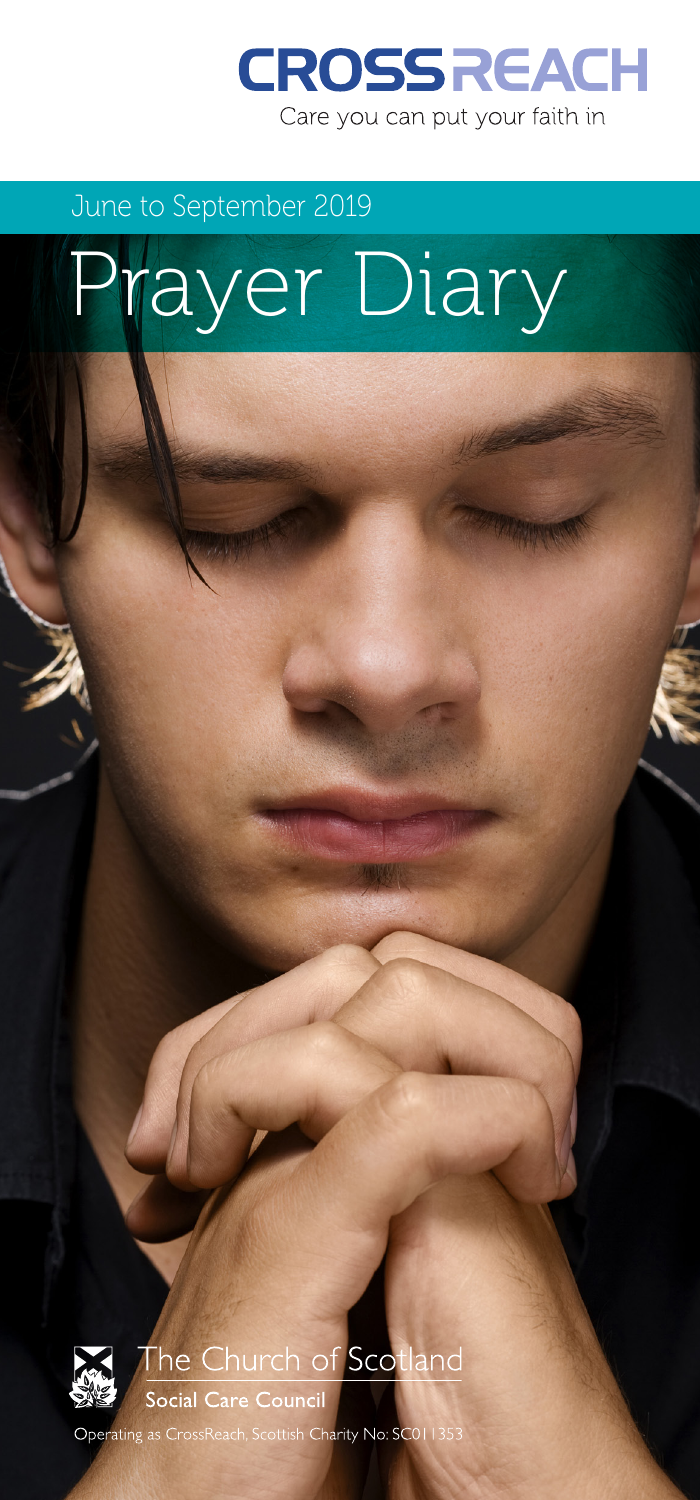#### Allarton, Glasgow

A residential service providing support to 14 adults experiencing mental health issues.

 $\bullet$  For the changes to our service when moving from being a care home to a housing support care at home service; that this goes well for residents and staff.

For residents who are having difficulty with their mental health; may they experience peace and comfort.

Remember staff members who are currently unwell or going through difficult times in their lives; may they receive the support that they need to feel renewed.

For those without a good support network, family or friends; may they find love and hope.

Remember those in the community who  $\bullet$ need support and care; may they be led to the services that can help them.

**•** Thanks for all of the good things that we have been given; may we have the eyes to see that these have been provided by Christ in our lives.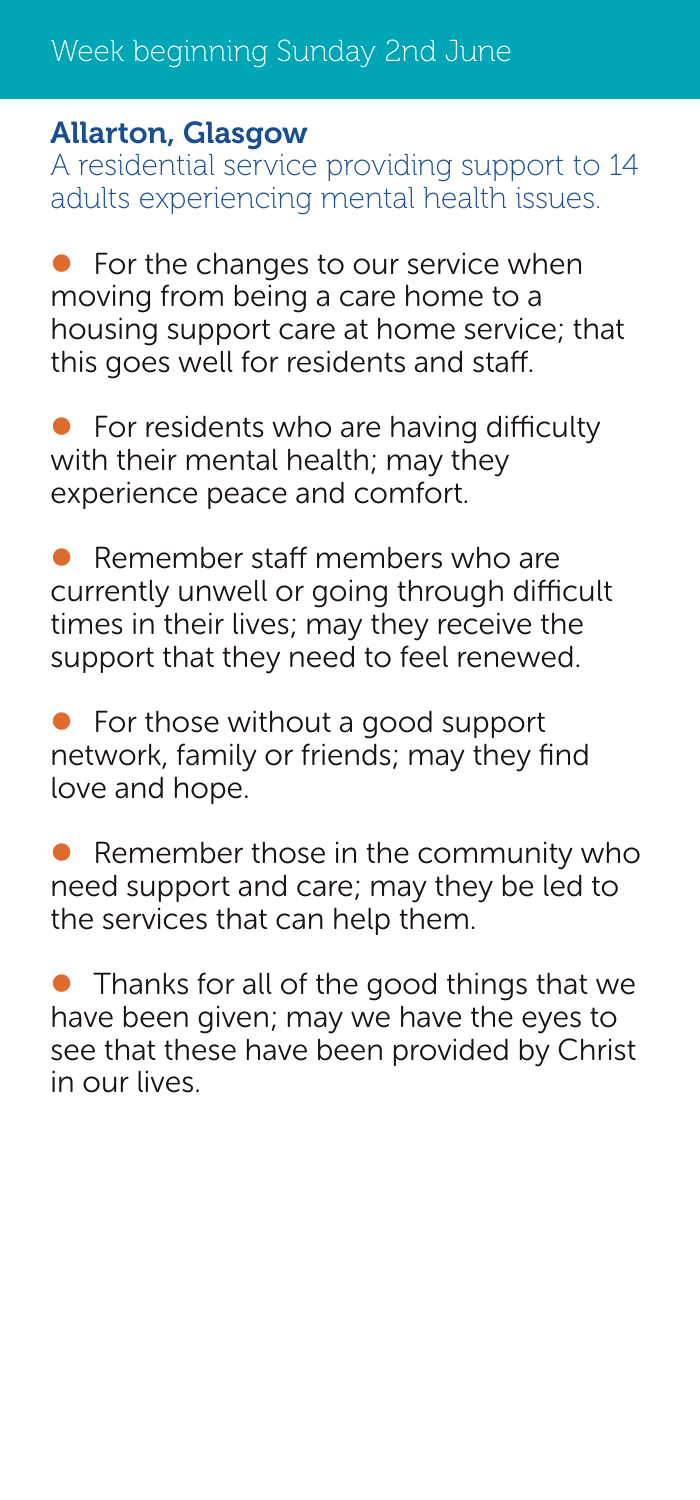#### The Elms, Edinburgh

A specialist dementia care home for 40 people.

 $\bullet$  For the staff as they welcome new members to the team; may they all share the one vision of good care and high standards.

For the families and friends of residents past and present; may they find strength and peace in difficult circumstances.

Thanks for the provision of new staff: may the team be blessed with wisdom and strength both in the daily running of the service and its ongoing development.

For the ongoing good working relationships with care partners in the community: doctors, district nurses and social workers.

For the families of our residents; may  $\bullet$ they be able to rest knowing their loved ones are in good hands as we support them together.

For the presence of God to permeate the  $\bullet$ home in a tangible way so that all who live here will truly know His peace.

May we be a blessing to our community and to our neighbours.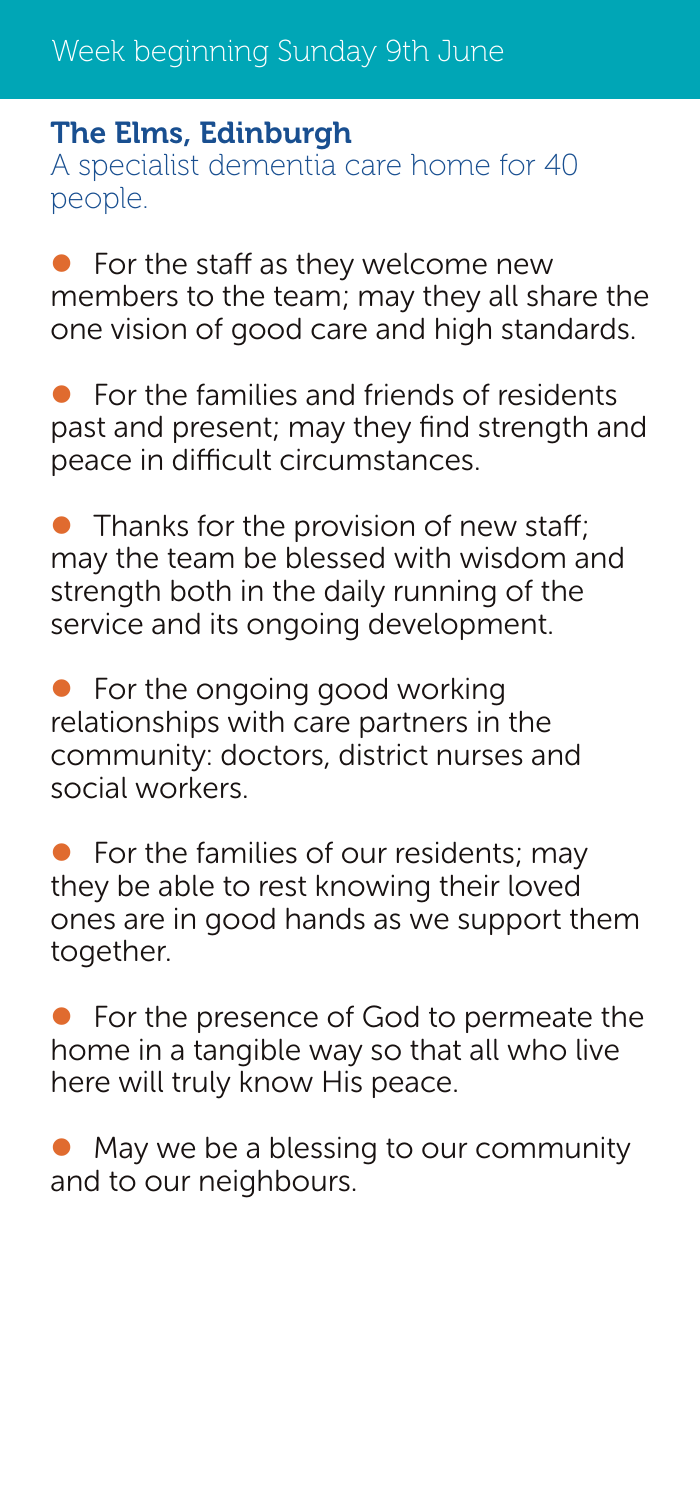#### CrossReach Counselling: Moray

One-to-one counselling for adults and young people in a safe and confidential environment, based in Buckie. The service also offers a perinatal service.

 $\bullet$  Thanks for the dedicated team of volunteers who have such a passion for the work they do and for new volunteers coming on board.

 $\bullet$  Remember the counselling team in Inverness as they step out on their own after many years of being part of Moray. May they continue to develop as a source of support in their community.

Courage for individuals to contact the service. May their lives be changed and strengthened and may they find peace as a result of their experience in counselling.

For the securing of funding to develop the perinatal service, a vital service for the health and wellbeing of mother and child.

 $\bullet$  Wisdom for the daily running of the service. May there be a real sense of love and respect as the team work together.

 $\bullet$  Thanks for the availability of local trainers who help the team keep their skills up-todate.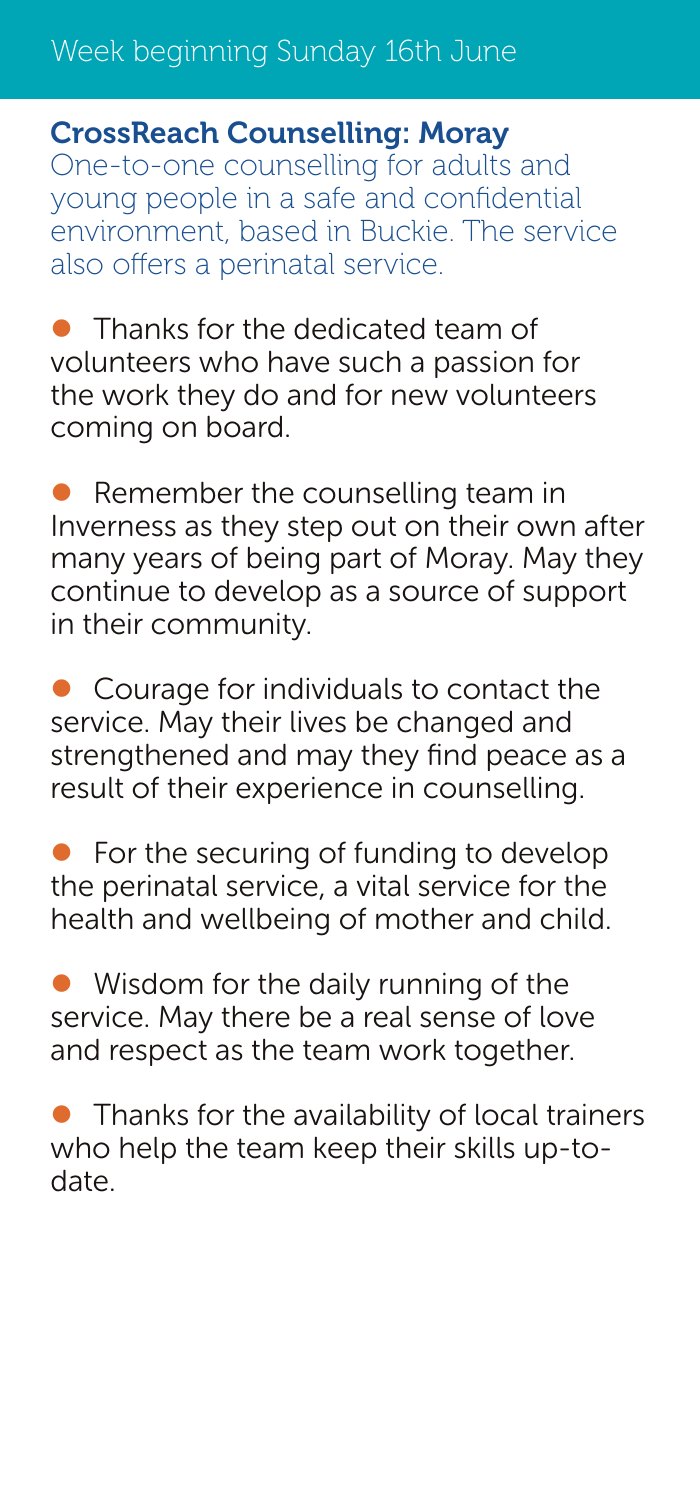## Week beginning Sunday 23rd June

#### South Beach House, Ardrossan

South Beach House is a care home for 40 residents on the shore front in Ardrossan, celebrating their 60th year.

 $\bullet$  Thanks for the upcoming 60 year celebration; may South Beach House continue to be a happy place for all who stay and visit.

Comfort for residents who are experiencing a decline in their health.

Thanks for the wonderful activities that take place at South Beach House, enjoyed by residents and staff together.

 $\bullet$  Thanks for God's continuing love in times of stress and trouble; may we reflect this love as we, as a team, support one another.

For the staff team; may God support and guide them on how to best meet the needs of the residents.

For friends and family no matter where they are; may God walk with them and keep them safe.

 $\bullet$  Thanks for all the blessings God gives us.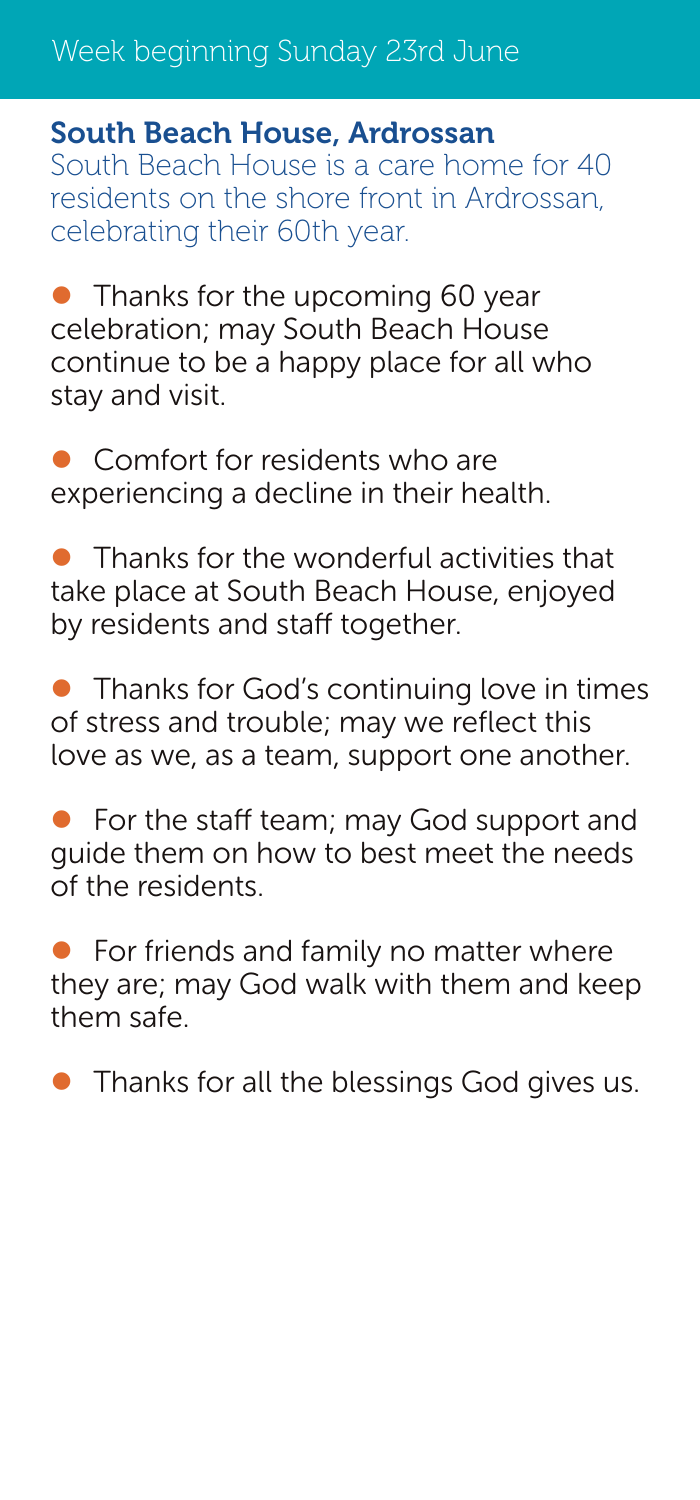## Week beginning Sunday 30th June

## Heart for Art

Uses creativity to support and encourage people with a diagnosis of dementia and their families. The groups connect people in communities and provide therapeutic art sessions.

• Peace for every person experiencing the challenges and concerns arising from a diagnosis of dementia.

Blessings for each member of the team as they continue to support the artists and their families with dedication and compassion.

 $\bullet$  Thanks for the beauty of art and for the amazing creativity and talent being unlocked as the artists take part in the classes.

 $\bullet$  Thanks for the new group in Galashiels. May the artists feel supported and free to express themselves through creative arts.

Blessings for the carers and volunteers whose love, commitment and free-time are given to support those with a diagnosis of dementia.

For ongoing funding, so this needed and valued service will continue to be delivered and developed.

Blessings, for all the Heart for Art groups and the people who attend and support them.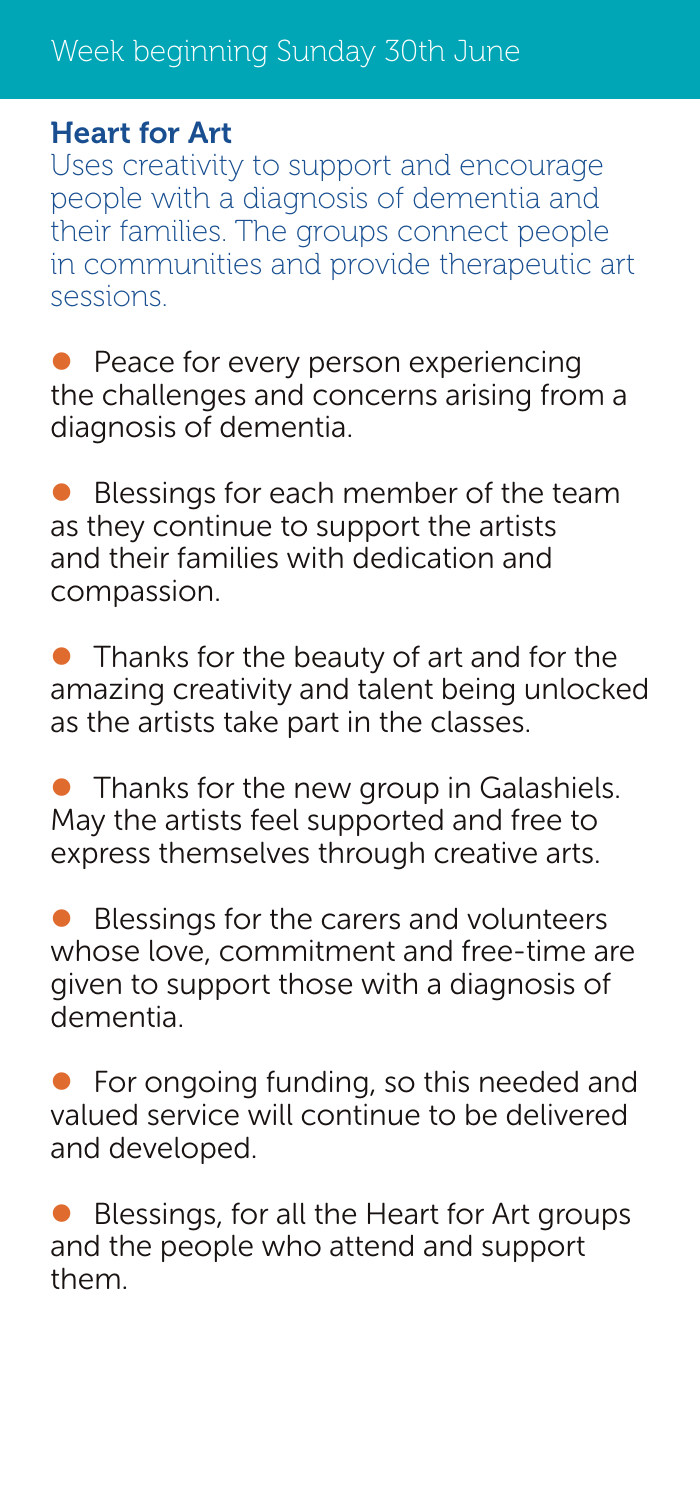## Week beginning Sunday 7th July

Threshold Support Services, Hamilton Provides support to people who have learning disabilities and who are on the autistic spectrum in Lanarkshire.

 $\bullet$  Thanks for all the clients who are progressing well towards achieving their identified outcomes; may they experience real encouragement as they reach their goals.

For the staff as they support the clients in the community and for safety as they travel to and from their place of work.

May the staff know that they are greatly valued by both colleagues and clients.

For safety, relaxation and happy times during the summer holidays for both clients and staff.

For guidance as groups are developed and tailored to the needs and preferences of the clients.

 $\bullet$  Opportunities to nurture existing relationships with clients' families and with multidisciplinary organisations, so clients will continue to receive quality support.

For clients to know their value as individuals and within their community, and to have a sense of belonging and inclusion.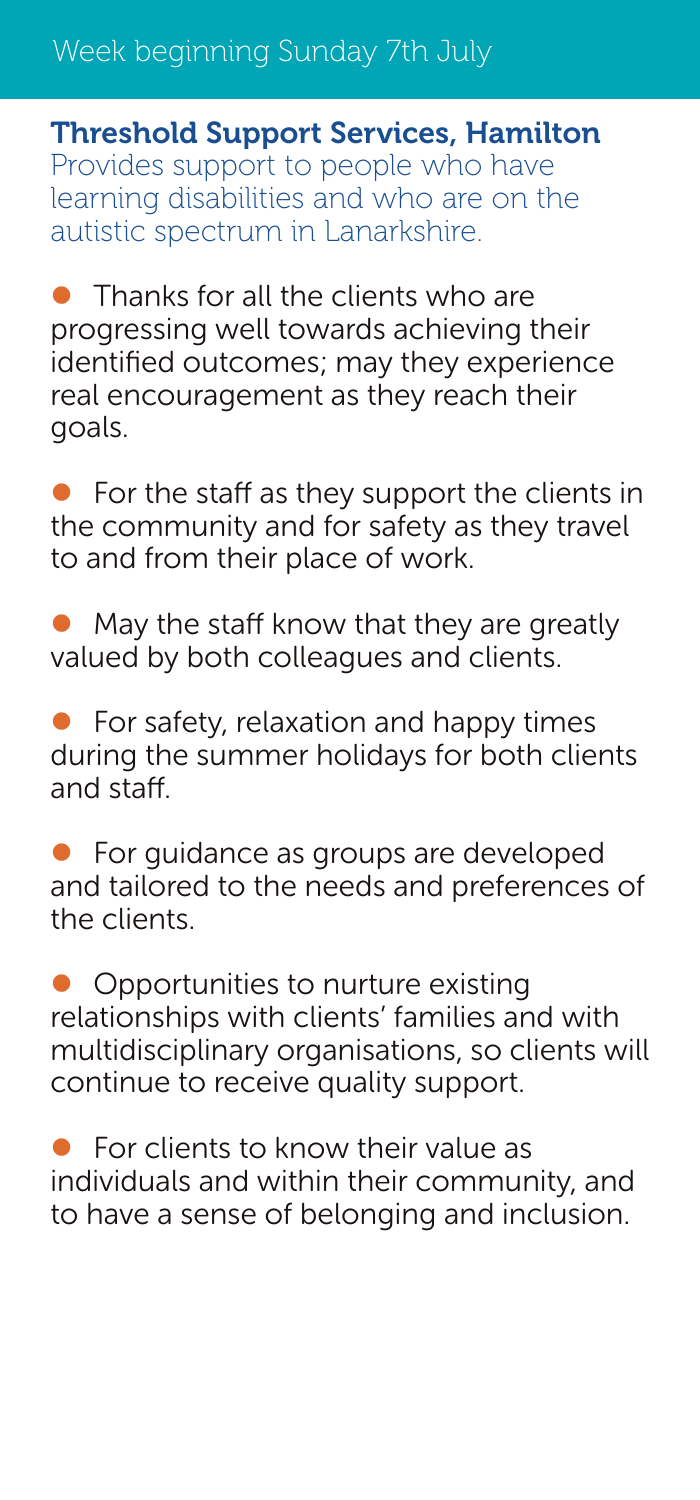#### Oasis Bankfoot and Tryst day care services, Pitlochery

Provides a range of activities and care services for people over 65 years of age.

 $\bullet$  Thanks for the hardworking teams in both locations and for the sense of happiness as they support the people attending the service.

 $\bullet$  For the continued feeling of welcome and support experienced by the people who attend.

 $\bullet$  Thanks for the training and support for all staff that comes through the management of the services.

 $\bullet$  That the families of the people using the services may also feel reassured and supported through the care provided.

 $\bullet$  Thanks for the Dementia Friendly Singing Group, giving joy and happiness to the service in Bankfoot.

 $\bullet$  For the local businesses that generously support some of the social events held by the services' throughout the year.

 $\bullet$  Thanksgiving for the drivers and escorts who provide the transport, ensuring the people supported can attend the services.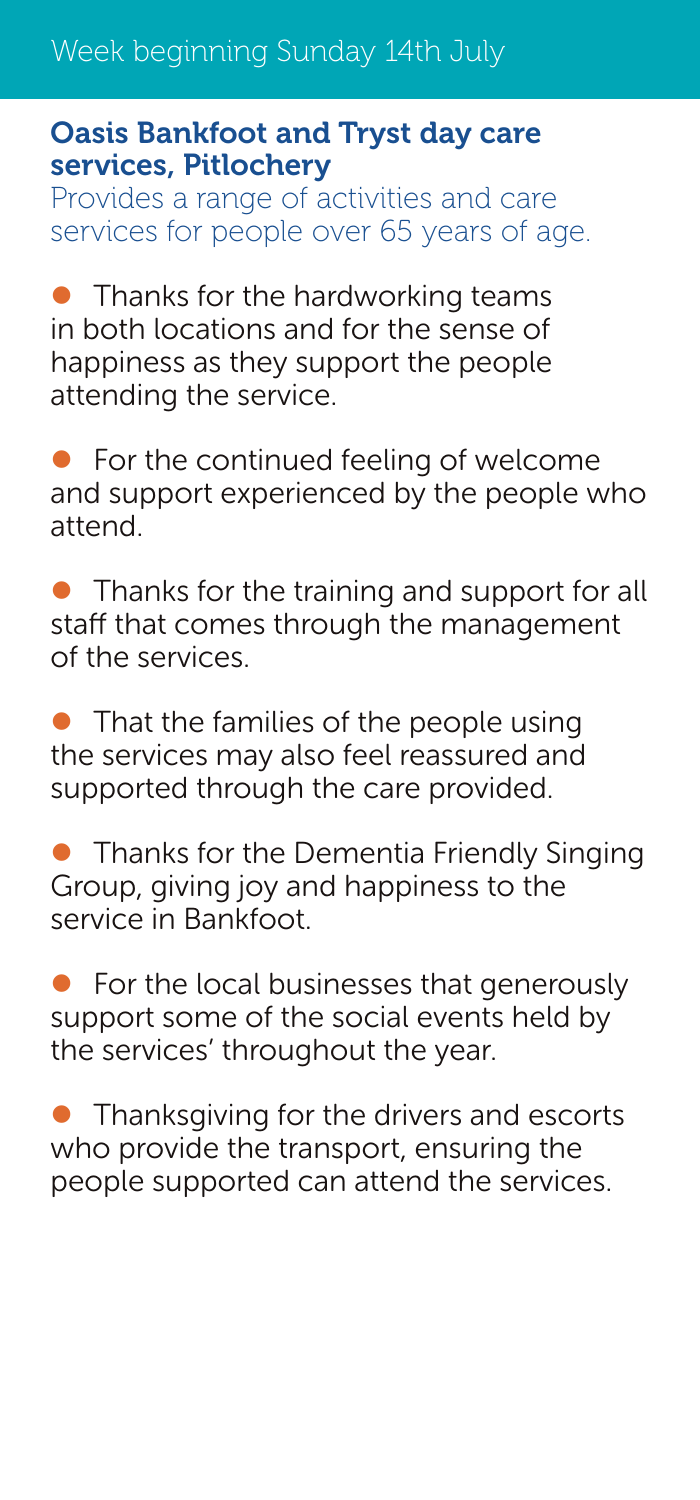#### Morlich House, Edinburgh

Morlich House is a care home for 23 older ladies, in Morningside, Edinburgh.

 $\bullet$  Thanks for the joy of sharing activities and fun days with the residents, bringing smiles and laughter to everyone.

Comfort for residents who are experiencing a decline in their health.

z Thanks for the beautiful flowers and trees in the garden and the pleasure they bring to residents, visitors and staff.

For refreshment and replenishing rest for the staff during the summer holidays.

For the creativity of the staff team and for continued inspiration to take new ideas forward to do the very best for all the residents.

Thanks for the connection with families and friends of the residents, and for the blessings in caring for their loved ones.

 $\bullet$  For God's continued guidance in the running and development of the service provided.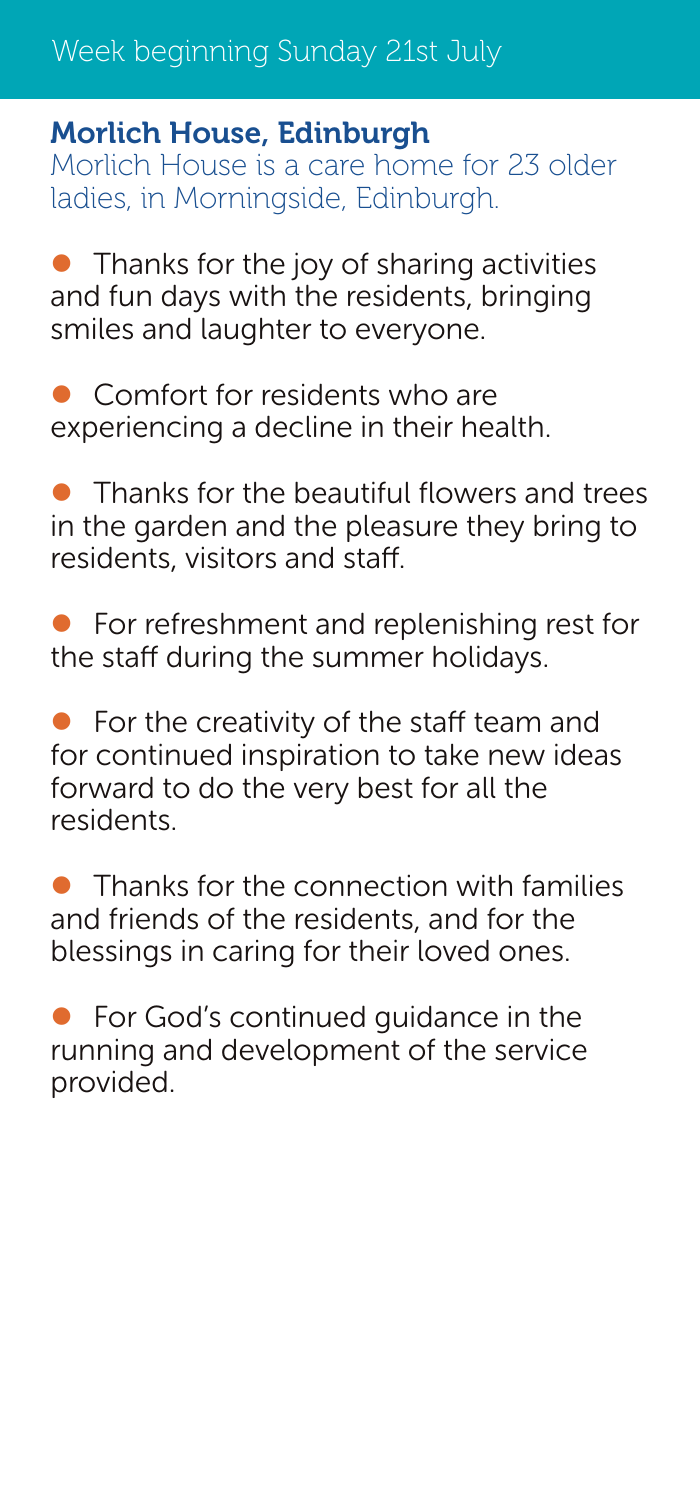## Week beginning Sunday 28th July

#### Williamwood House, Glasgow

Care home for people living with dementia, in the South Side of Glasgow.

 $\bullet$  For blessings during trips out and about over the summer months.

Thanks for all the activities and for the new and innovative initiatives arranged with, and on behalf of, the residents.

Strength, resilience and peace for residents that are experiencing ill health.

 $\bullet$  Thanks for all the support provided for the residents and their families and for the fun and laughter shared.

For good weather to lift spirits and brighten the garden over the summer.

Bless staff with rest, peace and reenergising during their holidays.

Thanks for the expertise and positivity of staff as they support the residents, all of whom have a diagnosis of dementia.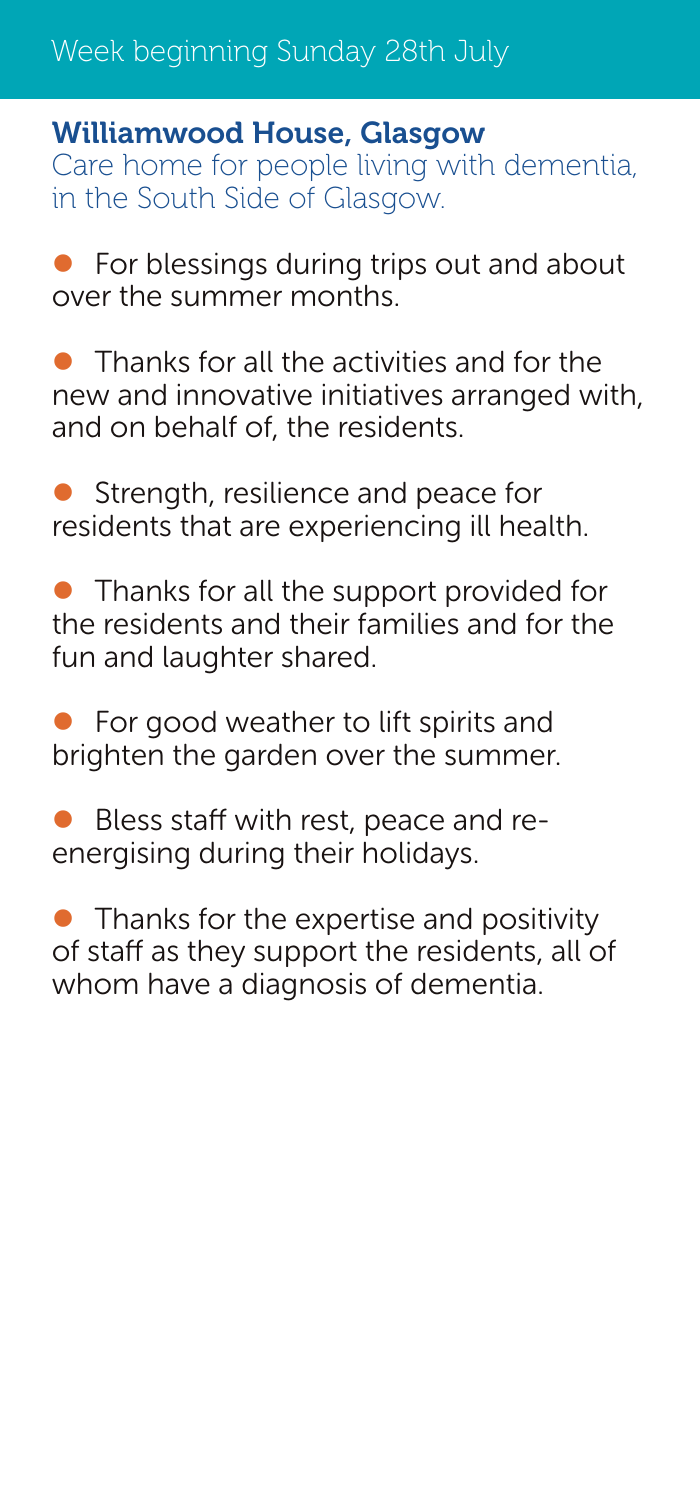Week beginning Sunday 4th August

#### Oversteps Care Home, Dornoch Residential care for 24 elderly people.

 $\bullet$  Thanks for everyone involved in providing support to residents and their families.

For peace and blessings for the relatives of the residents. We give thanks for their continued support.

 $\bullet$  Thanks for the summer sunshine that brightens the days and the activity opportunities it offers.

For strength and wellbeing for the family members and close friends of each resident.

Thanks for the ongoing support of the chaplain to the home.

Blessings for each of the volunteers that give of their time and energy to support the residents and the staff.

May each member of the team know a time of rest and relaxation over the summer holidays.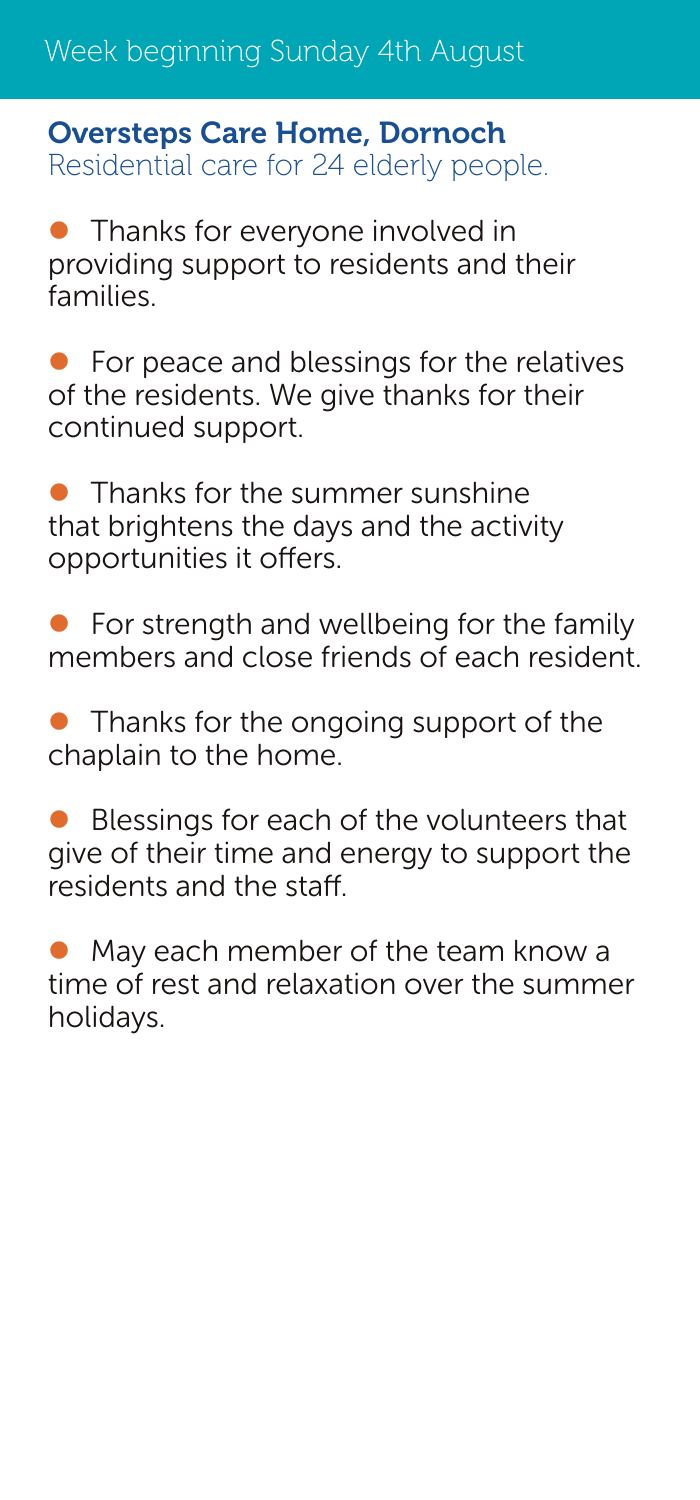Morven Day Services, East Ayrshire A day resource for adults with mental health issues based in North West Kilmarnock, East Ayrshire.

Remember those in the service who struggle with daily tasks; may they find new coping strategies or put into practice those they have learned; may they feel cared for, included and have a sense of purpose.

Wisdom and strength for the staff to help individuals find hope and to build bridges towards goals that previously seemed unreachable

For opportunities, resources and for new and renewed relationships to help people handle challenges and difficulties in healthy ways.

 $\bullet$  Where there is stigma and isolation through mental health issues, may people find company and support; may they feel known, cared for and listened to without agenda or expectation.

 $\bullet$  For those that are striving to overcome mental health issues; may they be able to see their steps of recovery, regardless of how small, and to celebrate their achievements.

**• Give thanks for places like Morven Day** Services which allows people the time and space to re-evaluate and find the person they once were, or to become the person they would like to be.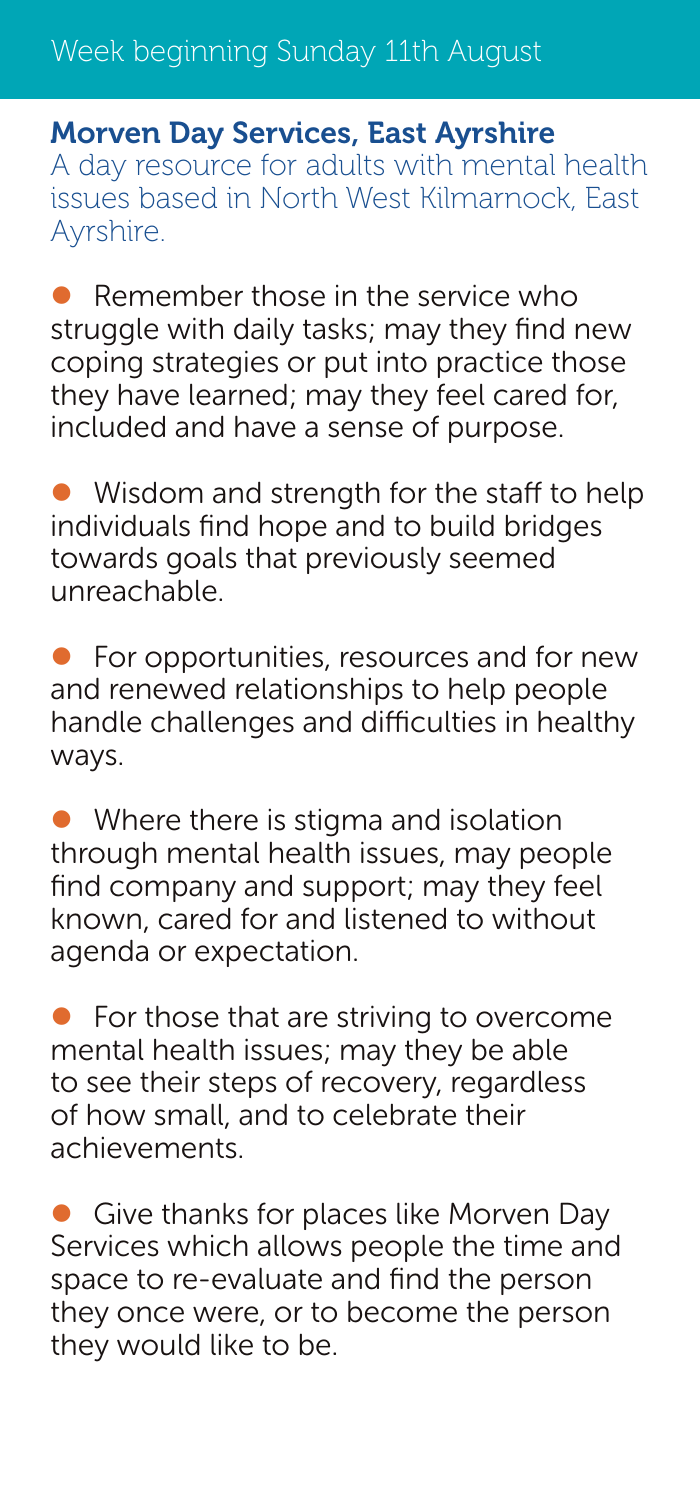Whiteinch Move On, Glasgow Accommodation and support for adults in recovery from substance misuse in Glasgow.

For those who have joyfully moved on from the service into their local communities. May they feel supported to sustain their recovery.

 $\bullet$  For the dedicated staff team that supports service users to achieve their own personal outcomes.

For wisdom and strength when adapting to the changes being made to the purchase and commissioning of services.

For those in the service looking to reestablish contact with families and children they love.

 $\bullet$  For those who have completed the CrossReach Volunteer Training; may they continue to develop their skills and experience.

May those who are new to Whiteinch feel settled and supported as they adjust to life in their new community.

**• Thanks for the CrossReach Participation** Group which gives those who use the service the opportunity to contribute to its development and improvement.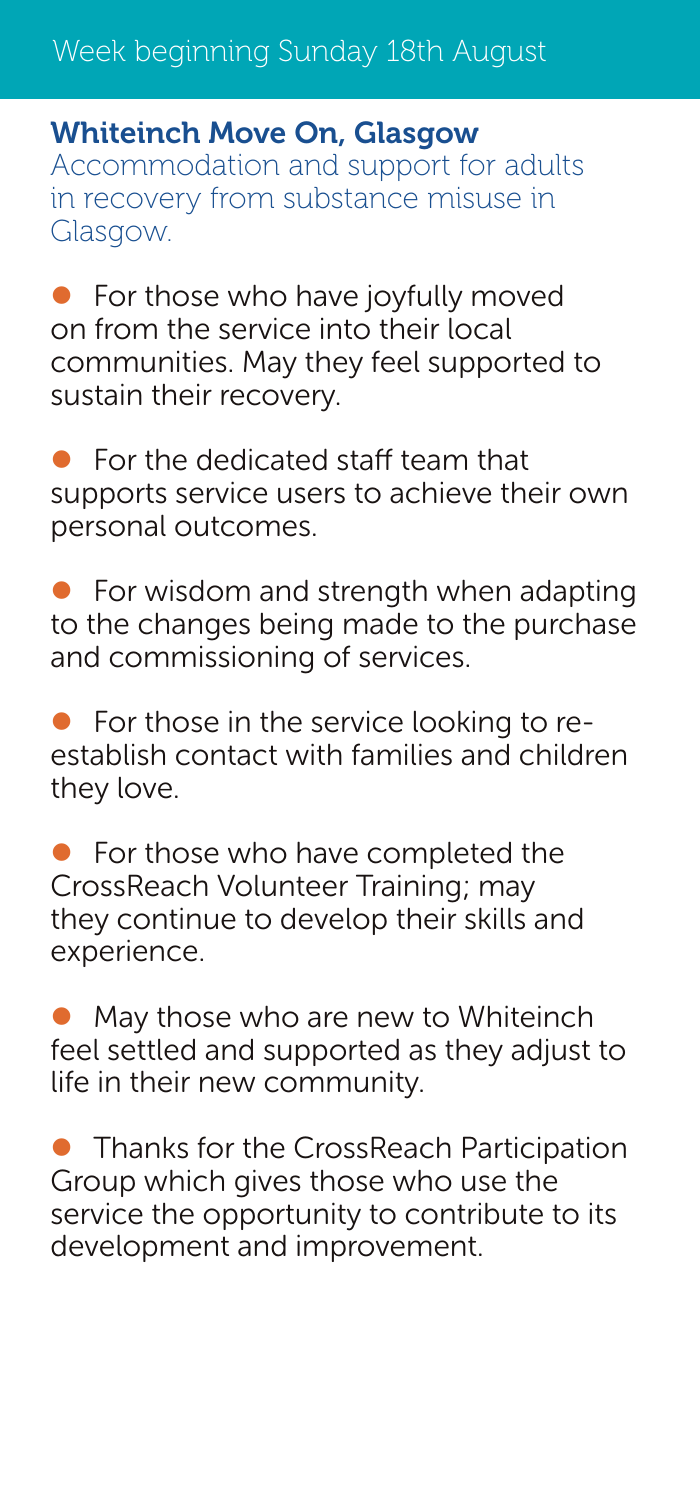#### Advisory, Consultative & Negotiating Group (ACNG)

The ACNG is a free support service that works for and on behalf of CrossReach Staff.

Thanks for each member of our team within Older Peoples Services, Adult Care Services, Children & Family Services and Central Services, all working to make CrossReach the best it can be.

God's daily blessings on CrossReach colleagues, the people who use our services, families and friends.

• Clarity of mind and clear vision so we can achieve what we need to and wisdom, to find solutions to challenges that may be faced.

• ACNG meetings where issues important to CrossReach staff are considered and discussed and for the wisdom needed to represent and support the staff.

Strength for staff who are struggling with personal issues or are unable to be at work because of illness.

Guidance for each member of the ACNG team appointed to support and represent CrossReach Staff.

 $\bullet$  Thanksgiving for the dedication and commitment shown by staff and by the ACNG team.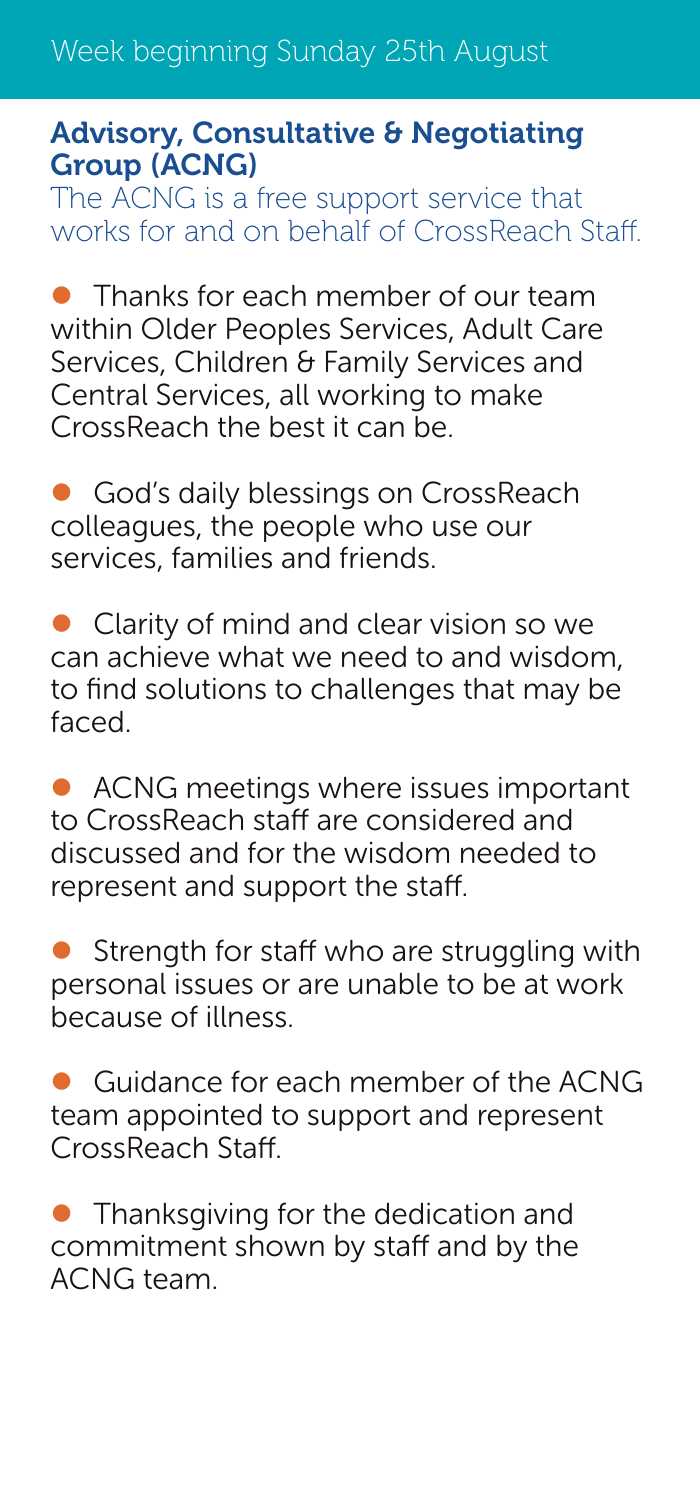#### Threshold Edinburgh

Support at home and day opportunities for adults with learning disabilities throughout Edinburgh

For the health and wellbeing of our clients at every age and stage of their lives.

For the staff, in their continued commitment to support the people using the service at the highest level of excellence achievable.

• Thanks for the continuing developments in the day services.

 $\bullet$  Thanks for the management team; may they know wisdom and strength as they nurture the staff in their service.

 $\bullet$  For the preparations being made for the Customer Service Excellence Awards.

Thanks for quality of the service which is recognised by those who regulate it.

 $\bullet$  Thanks for the support and provision available for our clients and the positive impact it makes in their lives.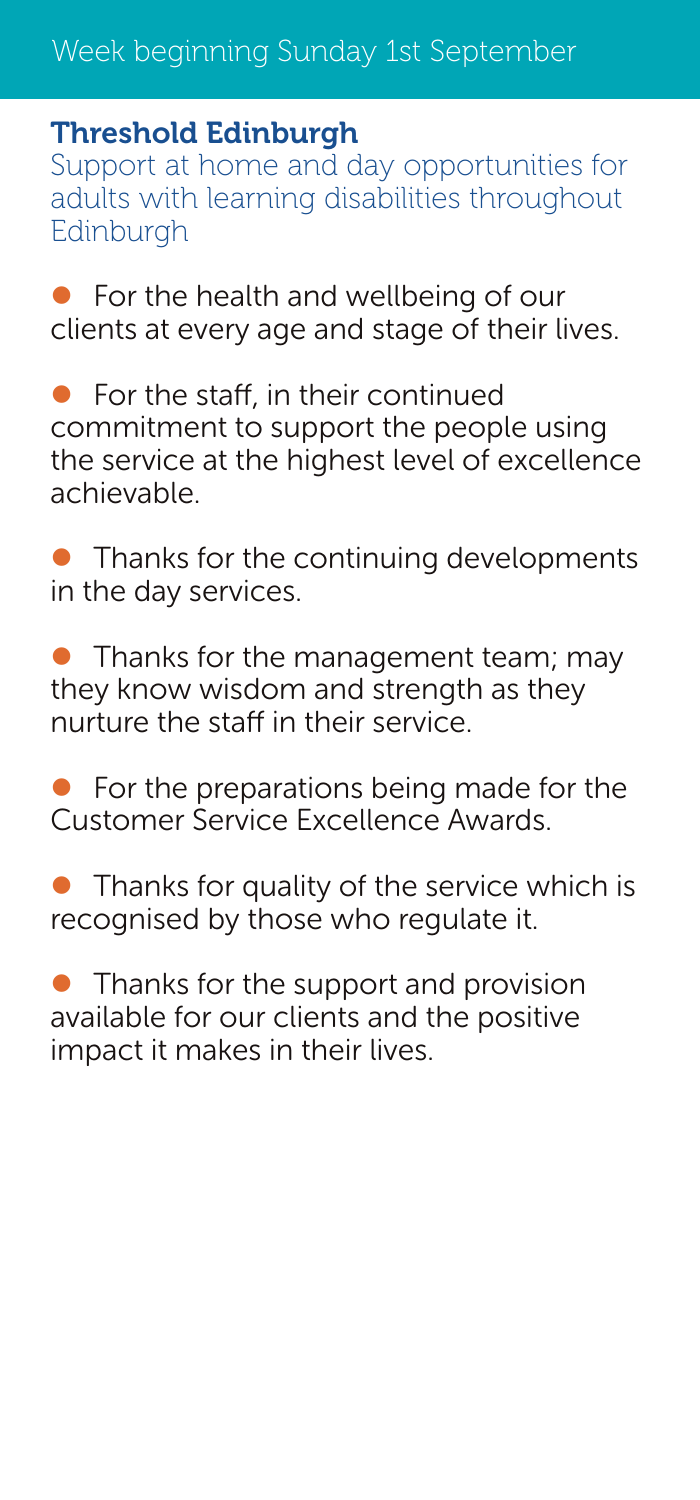## Week beginning Sunday 8th September

## Charis House, Edinburgh

The Head Office of CrossReach where Central Services such as Finance, HR and Senior Management staff are based.

• Thanks to God for everyone that supports us through prayer, volunteering and donations, all of which help to sustain the ongoing and vital work of CrossReach.

 $\bullet$  Wisdom for everyone with responsibility for setting the annual budgets for each year. For God's insight and guidance as they steward our precious resources.

• Thanks to God for our I.T. staff who work hard to keep all the technology used in the services and main office running smoothly, efficiently and safely.

• May our Corporate Management Team (CMT) have the strength and guidance they need as they consider all aspects of the ongoing work of CrossReach.

 $\bullet$  That people would feel called to join the CrossReach family and apply for the vacancies advertised by our Human Resources department.

The Estates team, with the remit of looking after all of CrossReach's properties throughout Scotland and also the organisational Health and Safety needs.

Thanks for the staff in the Finance section making sure suppliers are paid on time and that teams in the services are supported in the financial aspect of their work.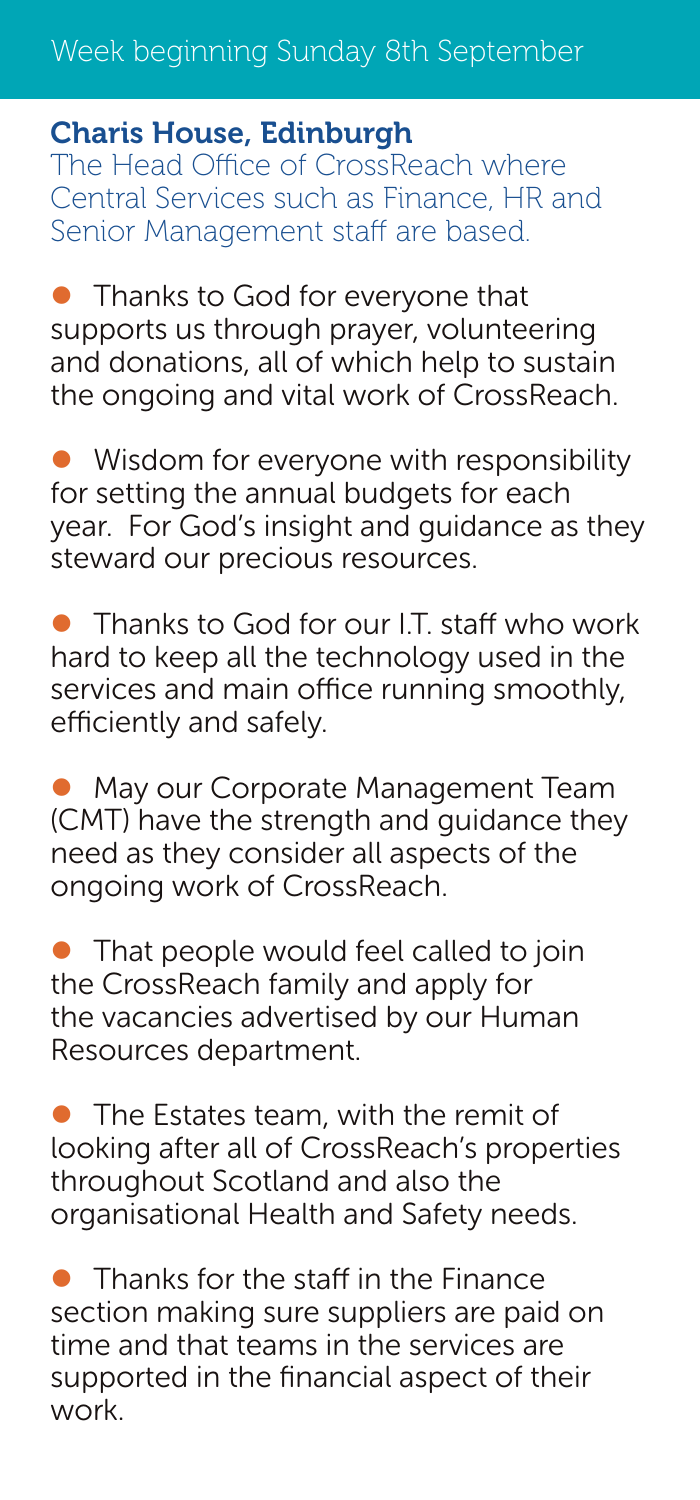#### Rainbow House, Glasgow

A safe, supportive and homely environment for adults recovering from substance use.

 $\bullet$  For the people who use the service as they address the issues they face that are caused by substance use, and for help to deal with them.

Healing for families and relationships where there has been hurt.

Strength, energy and enthusiasm for the team as they provide this 24-hours-a-day, 7-days-a-week service.

For those using the service, that they would be aware of their individual value and that this would be a source of daily strength.

Thanks for the volunteers who give generously of their time to the service.

For families that have lost loved ones as a result of an addiction.

 $\bullet$  For wisdom and strength when adapting to the changes being made to the purchase and commissioning of services.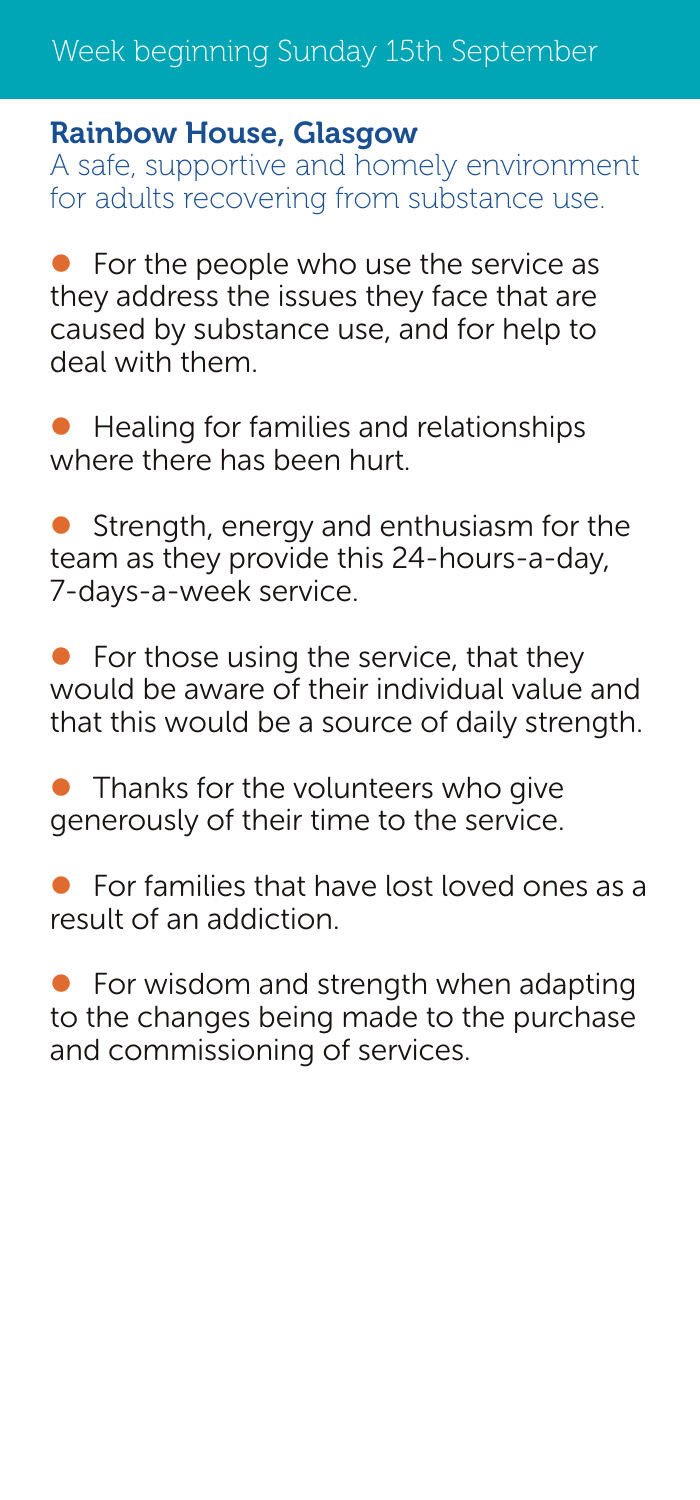#### Walter & Joan Gray care home, Scalloway, Shetland

The Walter and Joan Gray care home provides residential, respite and day centre facilities to older people in the community.

That new staff members will settle quickly into their roles as part of the team.

 $\bullet$  That there will be a sense of calm and constancy within the home for both staff and residents.

 $\bullet$  Thanks for those who give their time each week to support residents to participate in the Thursday afternoon service.

For those staff and residents who have ongoing health issues.

For families experiencing a decline in their loved one's health and for those who have recently suffered bereavement.

For the ongoing work of the Day Care Service and its need for a minibus.

 $\bullet$  Thanks for God's daily provision that allows and enables us to give our best for those in our care.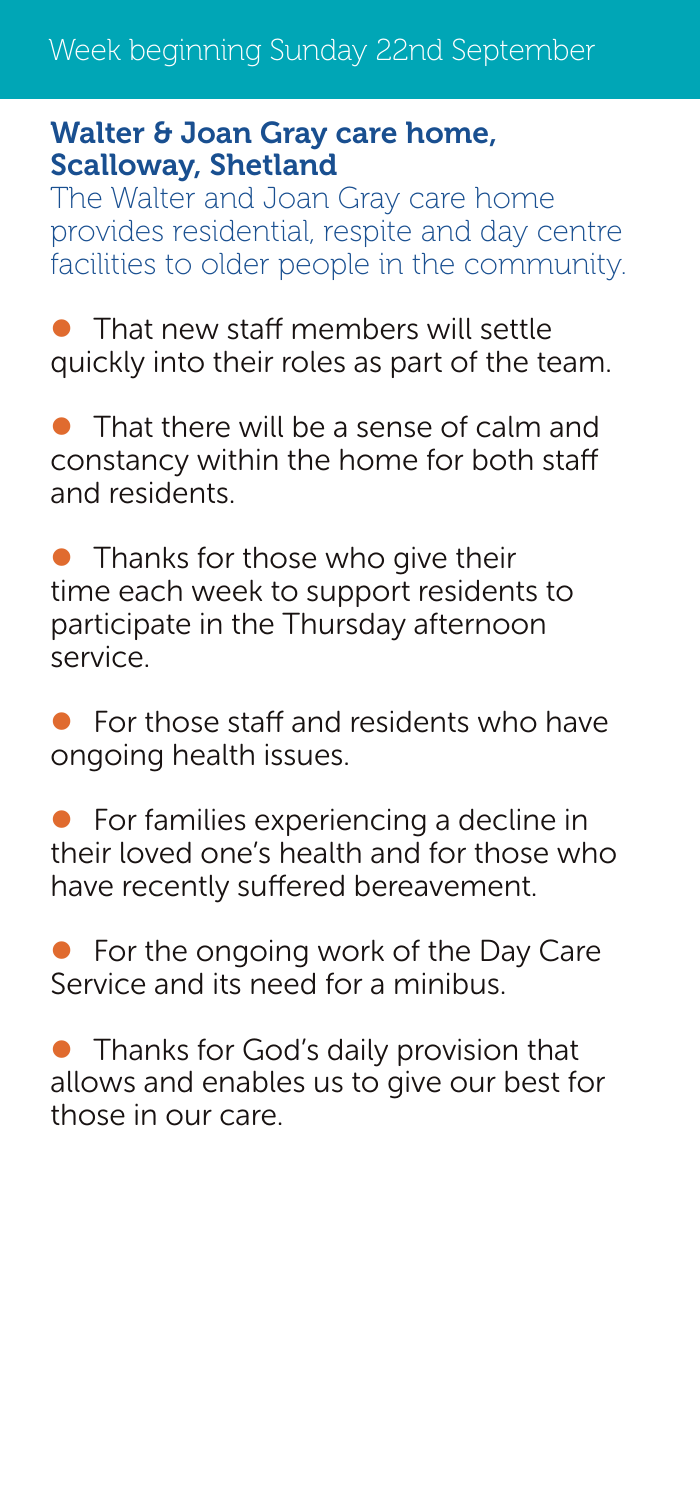Queen's Bay Lodge, Edinburgh A happy and relaxing home providing residential care to older people in Edinburgh.

• May the Lord grant comfort and peace to the residents of the home.

For the families of our residents; may they be able to rest knowing their loved ones are in good hands as we support them together.

• Thanks for each of the staff members who make up the team at Queen's Bay lodge; may the Lord continue to give them the strength to carry out this work in His name.

 $\bullet$  Thanks for the many activities that take place in the home and for the volunteers who kindly give of their time and talents.

 $\bullet$  For the gift of friendship within the home.

May everyone in the service have a sense of God's love and peace each day.

For the families and friends who come through the door of Queen's Bay Lodge; may they feel God's warmth and presence.